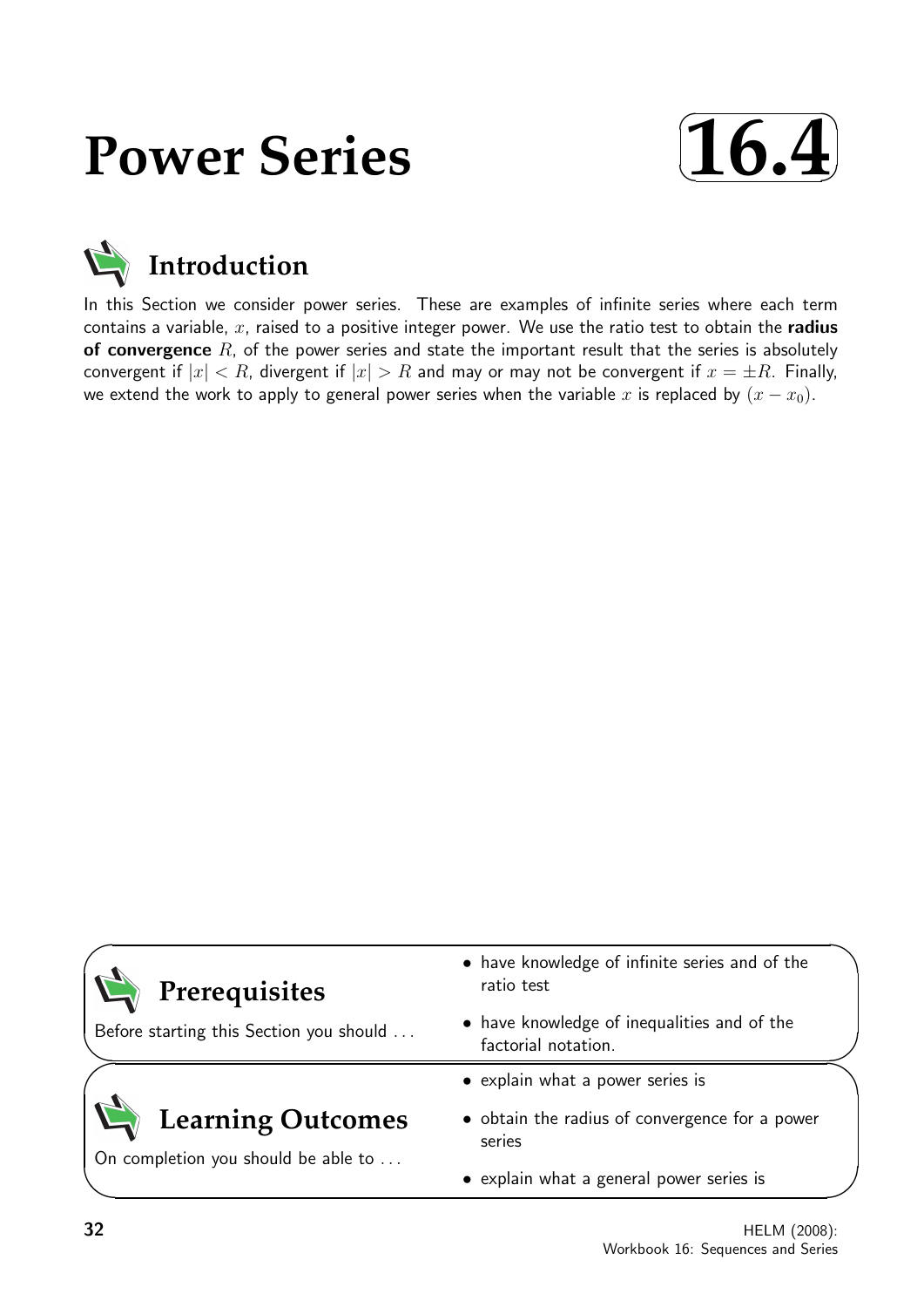

### **1. Power series**

A power series is simply a sum of terms each of which contains a variable raised to a non-negative integer power. To illustrate:

$$
x - x3 + x5 - x7 + \cdots
$$
  

$$
1 + x + \frac{x^{2}}{2!} + \frac{x^{3}}{3!} + \cdots
$$

are examples of power series. In HELM 16.3 we encountered an important example of a power series, the binomial series:

$$
1+px+\frac{p(p-1)}{2!}x^2+\frac{p(p-1)(p-2)}{3!}x^3+\cdots
$$

which, as we have already noted, represents the function  $(1+x)^p$  as long as the variable  $x$  satisfies  $|x| < 1.$ 

A power series has the general form

$$
b_0 + b_1 x + b_2 x^2 + \dots = \sum_{p=0}^{\infty} b_p x^p
$$

where  $b_0, b_1, b_2, \cdots$  are constants. Note that, in the summation notation, we have chosen to start the series at  $p = 0$ . This is to ensure that the power series can include a constant term  $b_0$  since  $x^0 = 1.$ 

The convergence, or otherwise, of a power series, clearly depends upon the value of  $x$  chosen. For example, the power series

$$
1 + \frac{x}{2} + \frac{x^2}{3} + \frac{x^3}{4} + \cdots
$$

is convergent if  $x = -1$  (for then it is the alternating harmonic series) and divergent if  $x = +1$  (for then it is the harmonic series).

## **2. The radius of convergence**

The most important statement one can make about a power series is that there exists a number,  $R$ , called the radius of convergence, such that if  $|x| < R$  the power series is absolutely convergent and if  $|x| > R$  the power series is divergent. At the two points  $x = -R$  and  $x = R$  the power series may be convergent or divergent.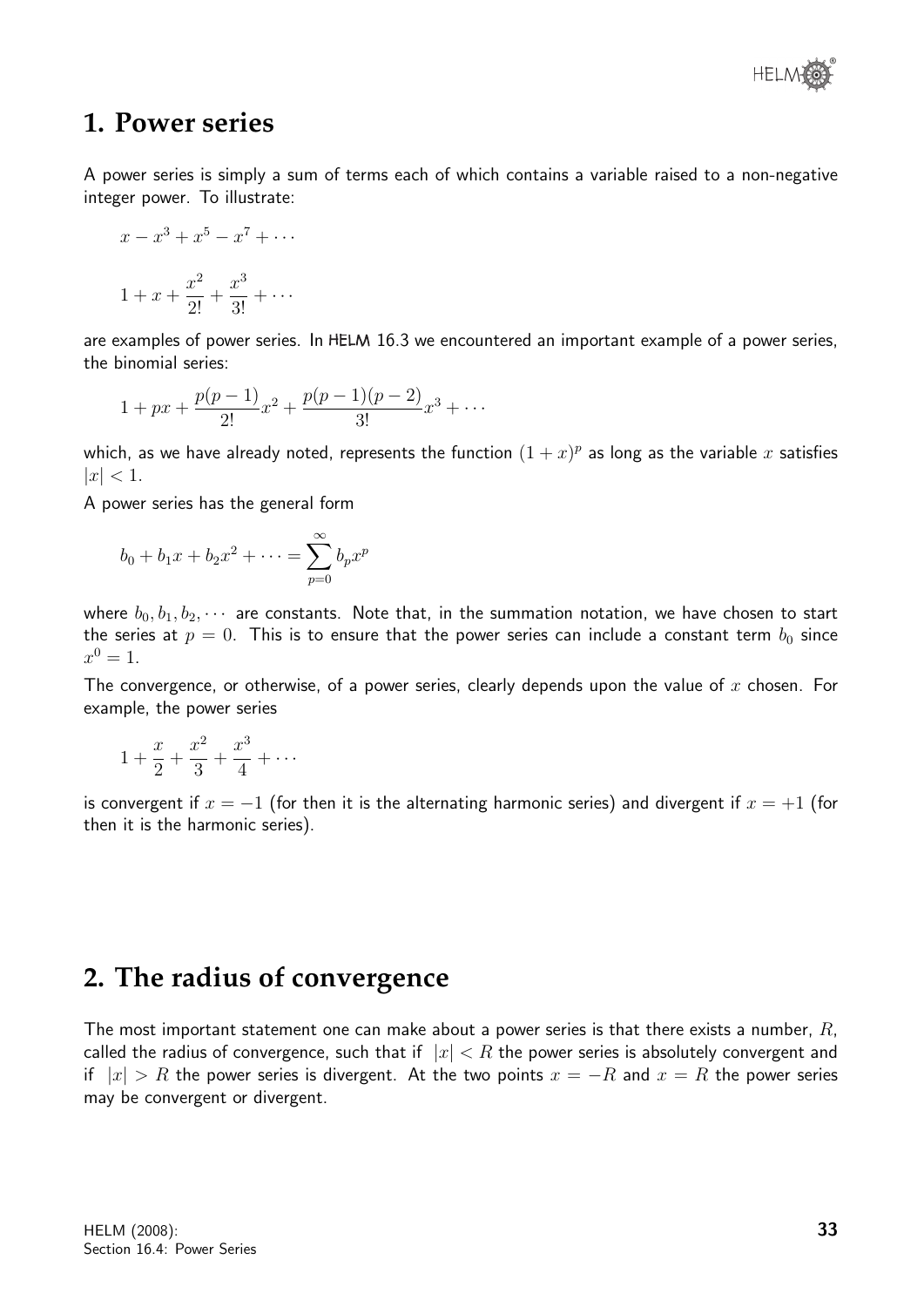

For any particular power series  $\sum_{n=0}^{\infty}$  $p=0$  $b_p x^p$  the value of  $R$  can be obtained using the ratio test. We know, from the ratio test that  $\sum_{n=0}^{\infty}$  $p=0$  $b_px^p$  is absolutely convergent if

$$
\lim_{p \to \infty} \frac{|b_{p+1}x^{p+1}|}{|b_px^p|} = \lim_{p \to \infty} \left| \frac{b_{p+1}}{b_p} \right| |x| < 1 \quad \text{implying} \quad |x| < \lim_{p \to \infty} \left| \frac{b_p}{b_{p+1}} \right| \quad \text{and so} \quad R = \lim_{p \to \infty} \left| \frac{b_p}{b_{p+1}} \right|.
$$



(a) Find the radius of convergence of the series

$$
1 + \frac{x}{2} + \frac{x^2}{3} + \frac{x^3}{4} + \cdots
$$

(b) Investigate what happens at the end-points  $x = -1$ ,  $x = +1$  of the region of absolute convergence.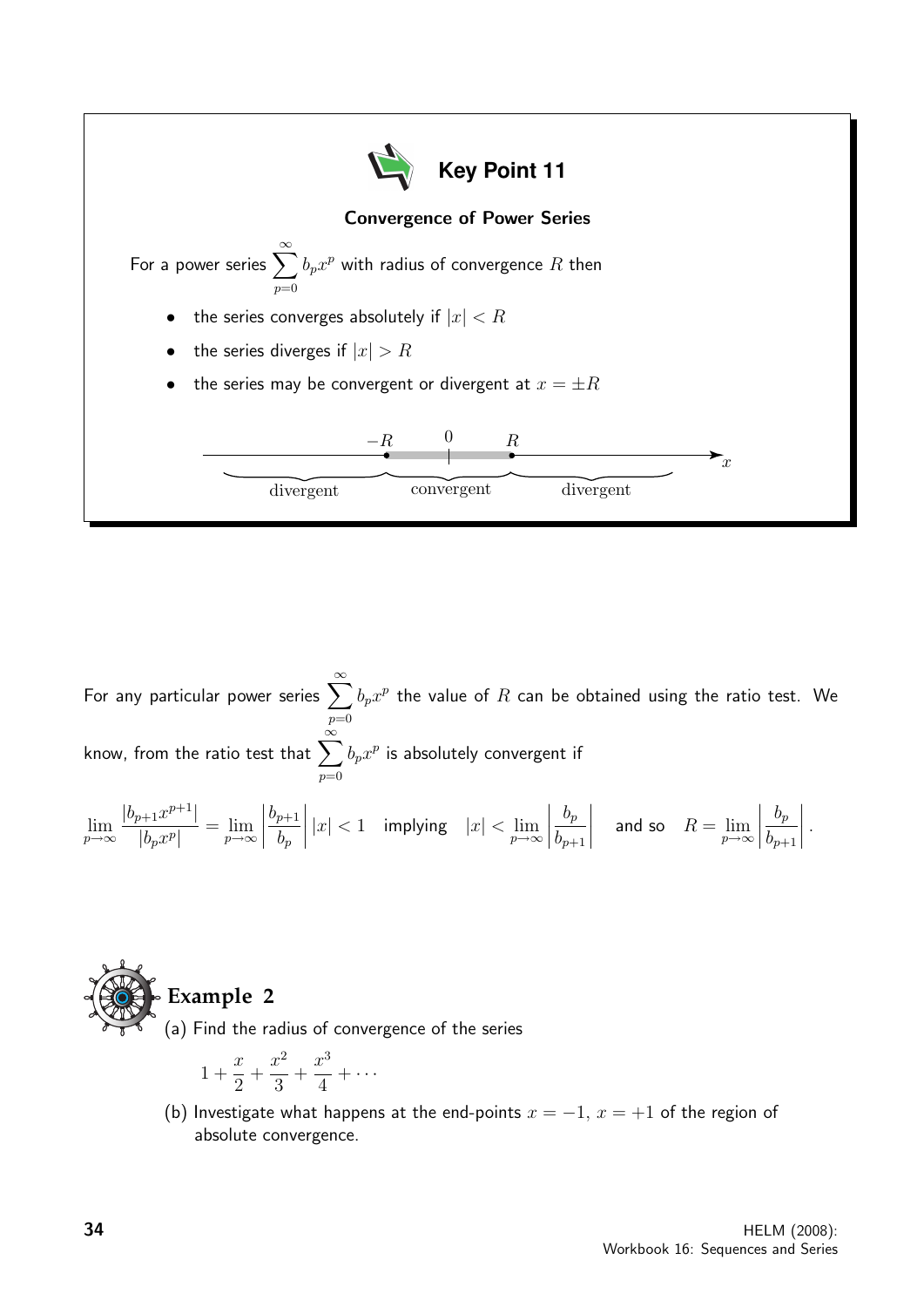

#### Solution

(a) Here 
$$
1 + \frac{x}{2} + \frac{x^2}{3} + \frac{x^3}{4} + \cdots = \sum_{p=0}^{\infty} \frac{x^p}{p+1}
$$
  
so

$$
b_p = \frac{1}{p+1}
$$
  $\therefore$   $b_{p+1} = \frac{1}{p+2}$ 

In this case,

$$
R = \lim_{p \to \infty} \left| \frac{p+2}{p+1} \right| = 1
$$

so the given series is absolutely convergent if  $|x| < 1$  and is divergent if  $|x| > 1$ .

(b) At  $x = +1$  the series is  $1 + \frac{1}{2} + \frac{1}{3} + \cdots$  which is divergent (the harmonic series). However, at  $x=-1$  the series is  $1-\frac{1}{2}+\frac{1}{3}-\frac{1}{4}+\cdots$  which is convergent (the alternating harmonic series).

Finally, therefore, the series

$$
1 + \frac{x}{2} + \frac{x^2}{3} + \frac{x^3}{4} + \cdots
$$

is convergent if  $-1 \leq x < 1$ .

Find the range of values of  $x$  for which the following power series converges: 1 +  $\overline{x}$  $+$  $x^2$  $\frac{x}{3^2}$  +  $x^3$  $\frac{x}{3^3}+\cdots$ 

$$
f_{\rm{max}}(x)=\frac{1}{2}x
$$

3

First find the coefficient of  $x^p$ :

Your solution  $b_n =$ 

Answer  $b_p =$ 1  $3<sup>p</sup>$ 

Task

Now find  $R$ , the radius of convergence:

**Your solution**  

$$
R = \lim_{p \to \infty} \left| \frac{b_p}{b_{p+1}} \right| =
$$

Answer

$$
R = \lim_{p \to \infty} \left| \frac{b_p}{b_{p+1}} \right| = \lim_{p \to \infty} \left| \frac{3^{p+1}}{3^p} \right| = \lim_{p \to \infty} (3) = 3.
$$

When  $x = \pm 3$  the series is clearly divergent. Hence the series is convergent only if  $-3 < x < 3$ .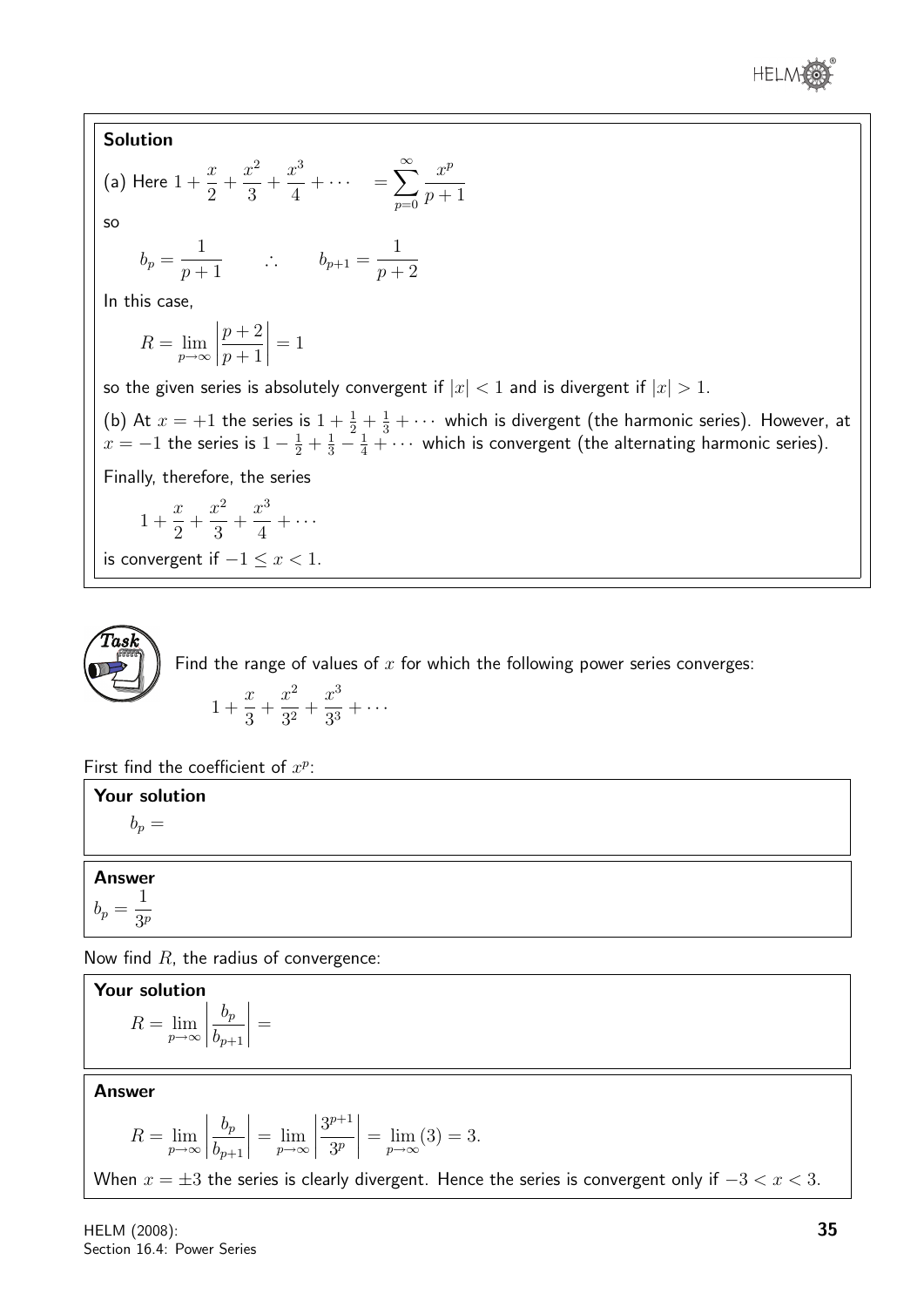## **3. Properties of power series**

Let  $P_1$  and  $P_2$  represent two power series with radii of convergence  $R_1$  and  $R_2$  respectively. We can combine  $P_1$  and  $P_2$  together by addition and multiplication. We find the following properties:



If  $P_1$  and  $P_2$  are power series with respective radii of convergence  $R_1$  and  $R_2$  then the sum  $(P_1+P_2)$ and the product  $(P_1P_2)$  are each power series with the radius of convergence being the smaller of  $R_1$  and  $R_2$ .

Power series can also be differentiated and integrated on a term by term basis:



If  $P_1$  is a power series with radius of convergence  $R_1$  then

$$
\frac{d}{dx}(P_1) \quad \text{and} \quad \int (P_1) \, dx
$$

are each power series with radius of convergence  $R_1$ 



choose  $p=\frac{1}{2}$  $\frac{1}{2}$  and by differentiating obtain the power series expression for  $(1{+}x)^{-\frac{1}{2}}.$ 

**Solution**  
\n
$$
(1+x)^{\frac{1}{2}} = 1 + \frac{x}{2} + \frac{\frac{1}{2}(-\frac{1}{2})}{2!}x^2 + \frac{\frac{1}{2}(-\frac{1}{2})(-\frac{3}{2})}{3!}x^3 + \cdots
$$
\nDifferentiating both sides: 
$$
\frac{1}{2}(1+x)^{-\frac{1}{2}} = \frac{1}{2} + \frac{1}{2}(-\frac{1}{2})x + \frac{\frac{1}{2}(-\frac{1}{2})(-\frac{3}{2})}{2}x^2 + \cdots
$$
\nMultiplying through by 2: 
$$
(1+x)^{-\frac{1}{2}} = 1 - \frac{1}{2}x + \frac{(-\frac{1}{2})(-\frac{3}{2})}{2}x^2 + \cdots
$$
\nThis result can, of course, be obtained directly from the expansion for  $(1+x)^p$  with  $p = -\frac{1}{2}$ .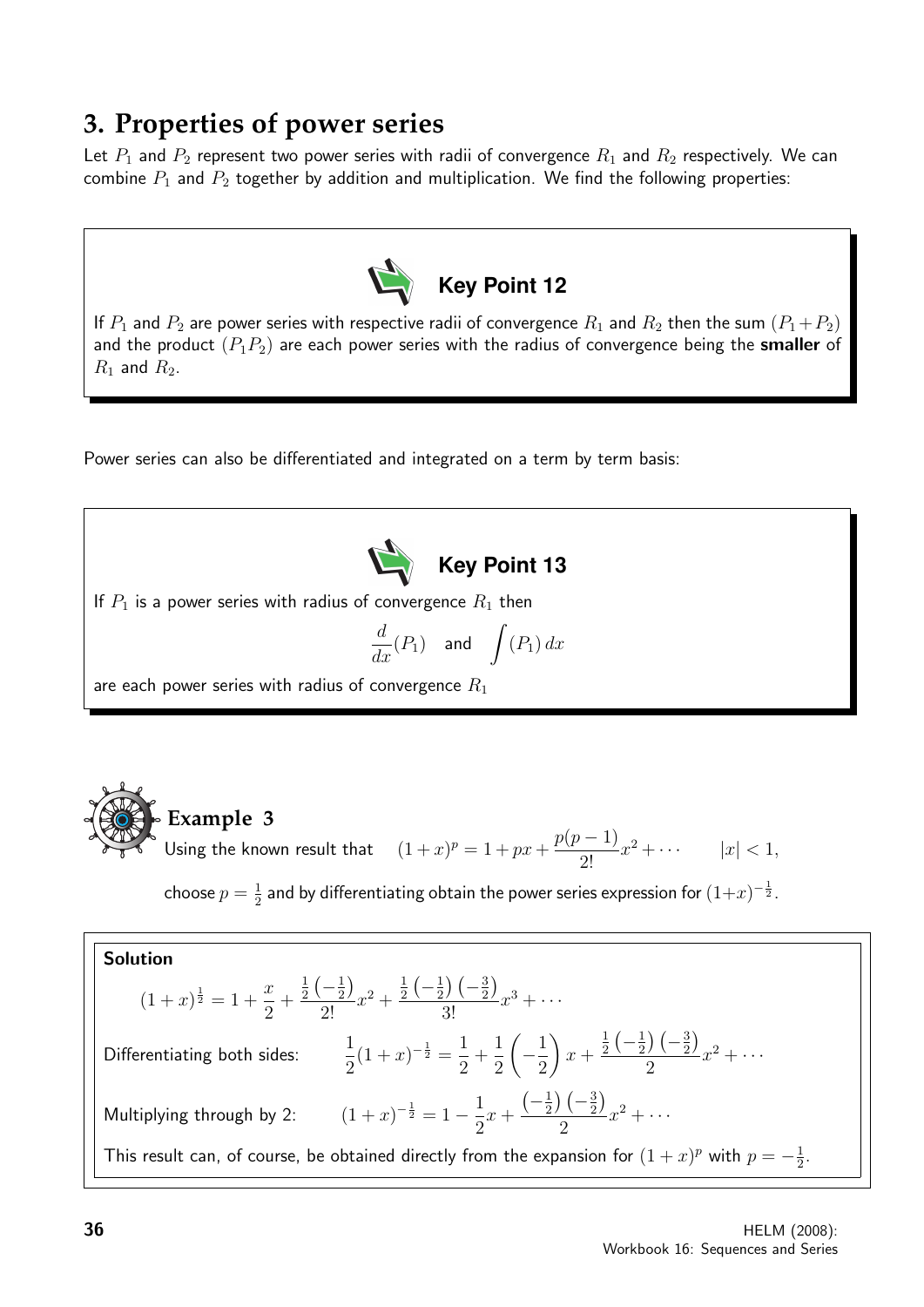



Using the known result that

$$
\frac{1}{1+x} = 1 - x + x^2 - x^3 + \dots \qquad |x| < 1,
$$

- (a) Find an expression for  $\ln(1+x)$
- (b) Use the expression to obtain an approximation to  $ln(1.1)$

(a) Integrate both sides of  $\frac{1}{1}$  $1 + x$  $x = 1 - x + x^2 - \cdots$  and so deduce an expression for  $\ln(1+x)$ :

**Your solution**  
\n
$$
\int \frac{dx}{1+x} =
$$
\n
$$
\int (1-x+x^2 - \cdots) dx =
$$

Answer

 $\int dx$  $1 + x$  $=\ln(1+x)+c$  where  $c$  is a constant of integration,  $\int (1-x+x^2-\cdots) dx = x-\frac{x^2}{2}$ 2  $+$  $x^3$ 3  $- \cdots + k$  where  $k$  is a constant of integration. So we conclude  $\ln(1+x) + c = x - \frac{x^2}{2}$ 2 +  $x^3$ 3  $-\cdots + k$  if  $|x| < 1$ Choosing  $x = 0$  shows that  $c = k$  so they cancel from this equation.

(b) Now choose  $x = 0.1$  to approximate  $\ln(1 + 0.1)$  using terms up to cubic:

#### Your solution

 $ln(1.1) = 0.1 (0.1)^2$ 2  $+$  $(0.1)^3$ 3  $- \cdots \simeq$ 

#### Answer

 $ln(1.1) \simeq 0.0953$  which is easily checked by calculator.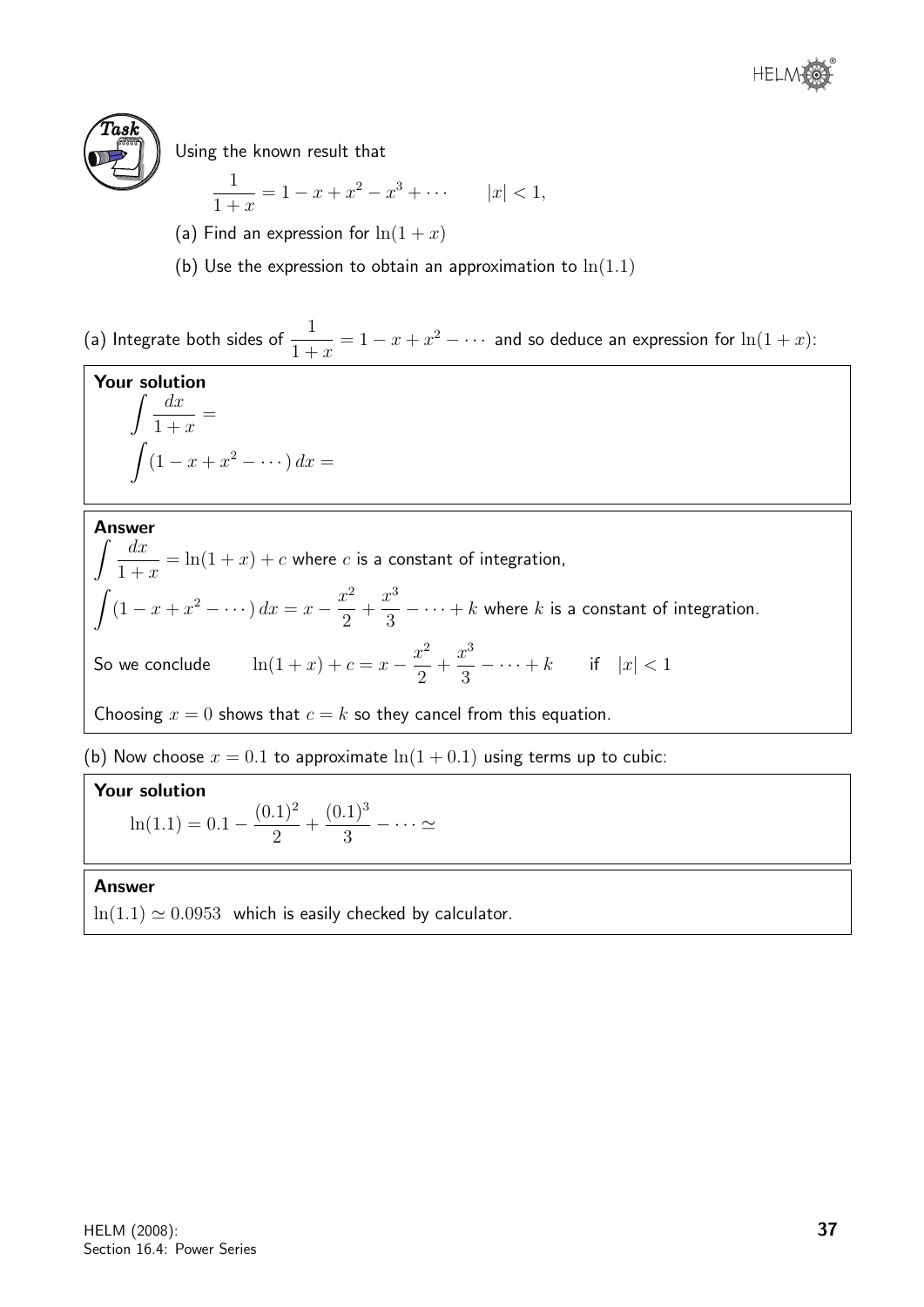## **4. General power series**

A general power series has the form

$$
b_0 + b_1(x - x_0) + b_2(x - x_0)^2 + \dots = \sum_{p=0}^{\infty} b_p(x - x_0)^p
$$

Exactly the same considerations apply to this general power series as apply to the 'special' series  $\sum^{\infty}$  $p=0$  $b_px^p$  except that the variable  $x$  is replaced by  $(x-x_0).$  The radius of convergence of the general

series is obtained in the same way:

$$
R = \lim_{p \to \infty} \left| \frac{b_p}{b_{p+1}} \right|
$$

and the interval of convergence is now shifted to have centre at  $x = x_0$  (see Figure 4 below). The series is absolutely convergent if  $|x-x_0| < R$ , diverges if  $|x-x_0| > R$  and may or may not converge if  $|x - x_0| = R$ .







First find an expression for the general term:

#### Your solution

$$
1 - (x - 1) + (x - 1)^2 - (x - 1)^3 + \dots = \sum_{p=0}^{\infty}
$$

Answer  $\infty$ 

$$
\sum_{p=0} (x-1)^p (-1)^p \qquad \text{so} \qquad b_p = (-1)^p
$$

Now obtain the radius of convergence:

Your solution lim p→∞  $b_p\$  $b_{p+1}$  $\begin{array}{c} \hline \end{array}$  $\vert =$  ∴ R =

Answer

lim p→∞  $b_p$  $b_{p+1}$   $=\lim_{p\to\infty}$  $\begin{array}{c} \begin{array}{c} \begin{array}{c} \end{array} \\ \begin{array}{c} \end{array} \end{array} \end{array}$  $(-1)^p$  $(-1)^{p+1}$   $= 1$ . Hence  $R = 1$ , so the series is absolutely convergent if  $|x - 1| < 1$ .